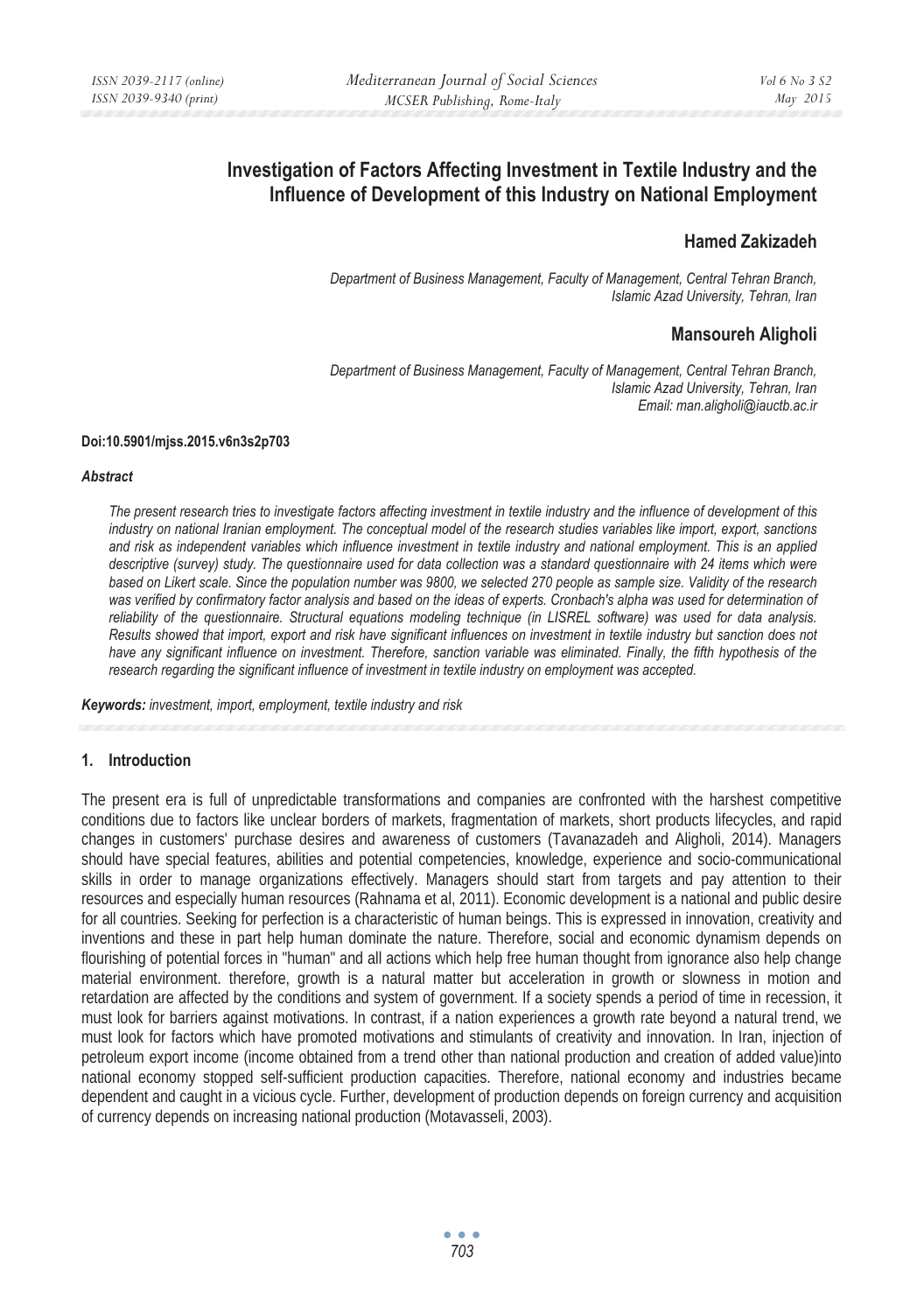### **2. Theoretical Framework**

#### *2.1 Textile industry*

Completion of textile products refers to a collection of operations conducted on fabric aimed at increasing its quality. In production of textile products, completion refers to all stages experienced by thread, fabric and Jersey in order to have a better appearance, flawless efficiency and soft touch. Completion operation is conducted after production of textile product (SahiZadehAbiyaneh, 1996).

#### *2.2 Textile industry*

Textile industry is responsible for production of different types of textiles including different types of clothes, floor mats like carpets and mattresses and other textiles used in other industries. This industry includes different sectors like spinning and knitting factories, production of carpet by machines and factories which are supplementary of these products like dyeing and printing and artificial المياف production factories like Nylon and polypropylene.

#### *2.3 Capital*

Capital is an important element in production in capitalism economy. It refers to a property which brings profits and is expressed based on money. Usually, the term capital is synonymous to capital goods. Sometimes, capital is called "capital money" or "property capital". By money in the form of capital, we mean a part of capital which is reserved in the form of money or bank deposit and property capital is that share of capital which is kept in the form of title deed like stocks and bonds (Farhang, 1992).

#### *2.4 Investment*

It refers to the flow of expenditures which is used for increasing or stabilizing real capital volume. In fact, a more precise definition involves description of the above definition: investment means a flow of costs dedicated to plans for production of products which are not going to be used immediately. These investment plans may be in the form of increasing material capital and human capital or inventory (Najafzadeh, 2009).

For short, investment is an increase resulted from economic wealth at a particular time. Investment flow involves production of new capital goods and increase in real assets like inventory.

In many cases, investment refers to formation of capital. Formation of capital means when a society does not dedicate all its present productive activities to immediate consumption desires and requirements but a part of the activities is spent on production of capital goods like instruments and machinery, transportation equipment, workshops, equipment and all different forms of capital which are able to increase the influence of society's productive force (Shahsavari, 2004). Human capital is a vital kind of capital. The present era is the arena of competition over resources and capitals. Large industrial countries pay attention to productivityand have made innovations and inventions. Access to such innovations depends on entrepreneurship (Shafae et al, 2012). Considering the fact that in economic theories, by investment we mean "purchase of production equipment by money capital and for additional production", it is necessary to mention that special economic schools have provided different definitions based on their special insights. For instance, based upon neoclassic theory, investment is a kind of comparison between opportunity costs of two types of values. Accessible current value (which can have other opportunity cost except entering investment process) and future value which will be acquired via production process (Shahsavari, 2004).

# *2.5 Export*

It refers to selling services and products of a country to other countries in exchange for receiving products, services, currency, gold, settlement of debts or in order to do a non-return contribution, repairmen, completion or participation in fairs. The present era is full of unpredictable transformations and companies are confronted with the harshest competitive conditions due to factors like unclear borders of markets, fragmentation of markets, short products lifecycles, and rapid changes in customers' purchase desires and awareness of customers (Vazifehdoost, Vaezi&Tavanazadeh, 2014). Export is divided into two categories:

a) visible export (product): it includes raw materials, products, machinery and other products which are exported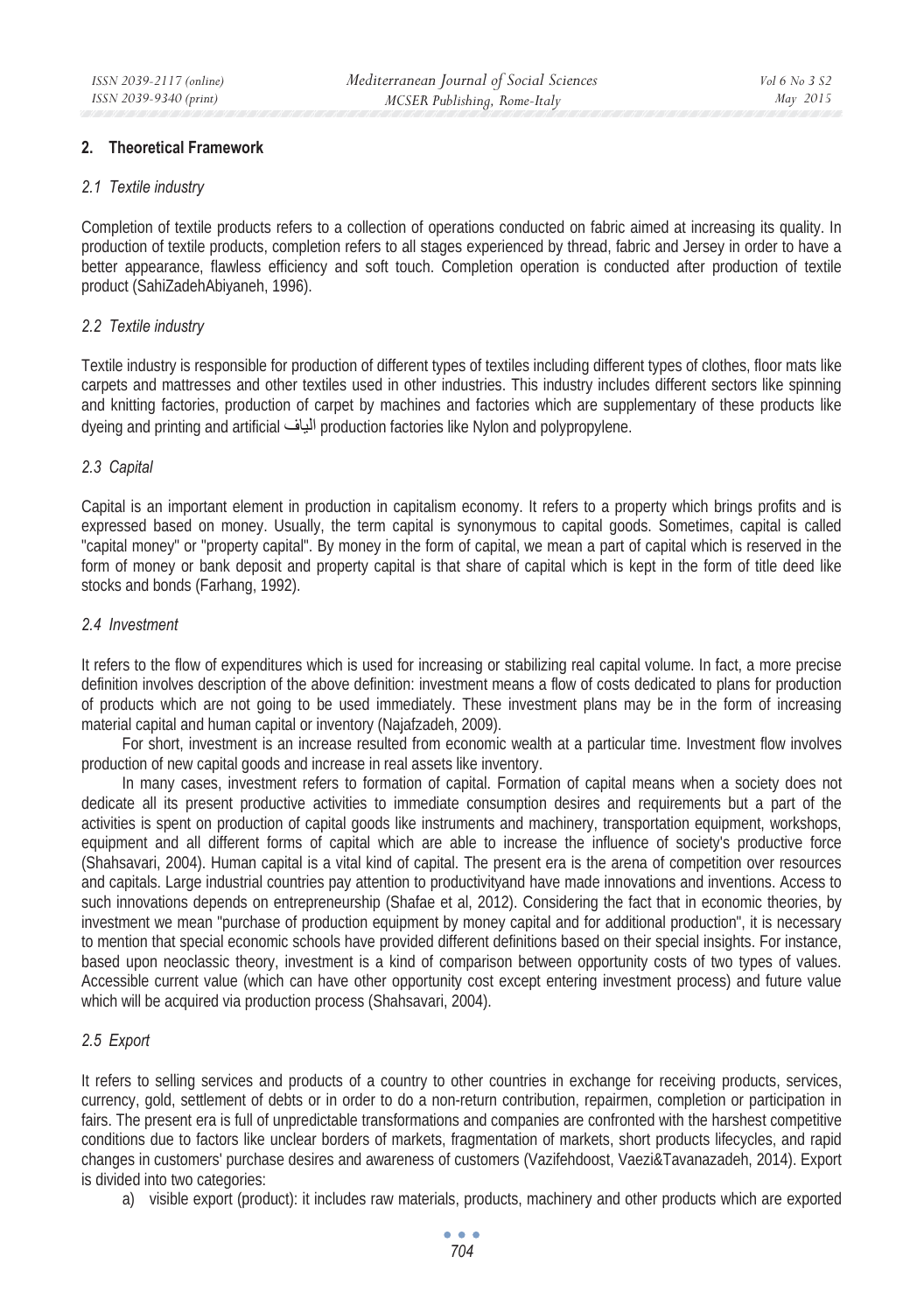abroad physically.

b) invisible export: it includes services like insurance, banking, transportation, payment of interest, EPS, tourism and services provided by citizens abroad (Nahavandiyan, 1994).

# *2.6 Import*

In general, products import means purchase, exchange or receiving services and products from other countries which is done after observing customs formality and observation of import regulations. Import has many different types like definite import, presented products import and so on. Definite products import is a customs procedure in which the imported product(s) is released after observation of all customs formality and after paying customs duties.

# *2.7 Risk*

In general, risk means uncertainty and it is a doubt which comes to one's mind regarding the result of an action. On the other hand, risk is defined as chance for loss or possibility of loss. Risk and return are accompanying concepts in finance and investment and they cannot be separated from each other because investment decisions are always made based on relationship between risk and return on investment. Investors always consider risk in their decision-makings. Risk is divided into systematic and non-systematic risks. This kind of classification is very important in portfolio management and investment analyses (Jones, 2005).

# *2.8 Risk importance*

Risk is one of the main factors in making decisions regarding investment, financial markets and different types of economic activities. In most economic books, main production inputs are work, land and capital. However, these three factors are actually necessary factors for production but the adequate condition in production process is nothing but risk factor. In other words, if the three factors are there but the producer does not accept the possible needs of this process, the production process will never start. Therefore, risk factor is considered as the fourth factor in production process (MesbahiMoghaddam and Safari, 2009). For decades, a company's value was measured based on its equipment, properties, tangible assets and factories. However, it is now believed that the real value of a company is somewhere in potential consumers' minds (Heidarzadeh et al, 2011). Therefore, investments are accompanied by hard conditions and risks and they must be analyzed before investment.

# **3. Different types of Risks**

- 1. Financial risk:
	- ∗ Currency risk: currency risk means possibility for loss in a non-coverage situation, which occurs as a result of increasing or decreasing the value of a foreign currency. Using the present advanced models (like value exposed to risk), this kind of risks can be controlled for prediction and measurement of risk and use of present financial instruments (like derivative instruments: such as currency swap, futures on currency value). This reduces bank's currency risk.
	- ∗ Price risk: this risk is resulted from variations and drastic changes in the price of assets and deposits in banks.
	- ∗ interest rate risk: the probability of reduction in the value of an interest-bearing asset (like bank loan) as a result of variations in interest rates in the market is called interest rate risk. Change in assets values as a result of variations in interest rate is a function of change in the rate and maturity of assets. Long-term loans with fixed interest rates which are provided by financial institutes are a kind of ignorance of this kind of risk. The most obvious method for controlling this kind of risk is making the rate of banking loans interests and deposits returns rate variable.
	- Liquidity risk: liquidity risk is the main risk in the capital market and means the risk for shortage of liquidity for satisfying current costs and depositors demands in banks. This risk indicates that a bank does not have enough short-term salable assets or cash resources in order to be able to repay borrowers and depositors debts. This risk is resulted from three factors: inability to implement short-term financial commitments, inability to provide short-term financial resources when necessary and inability to do short-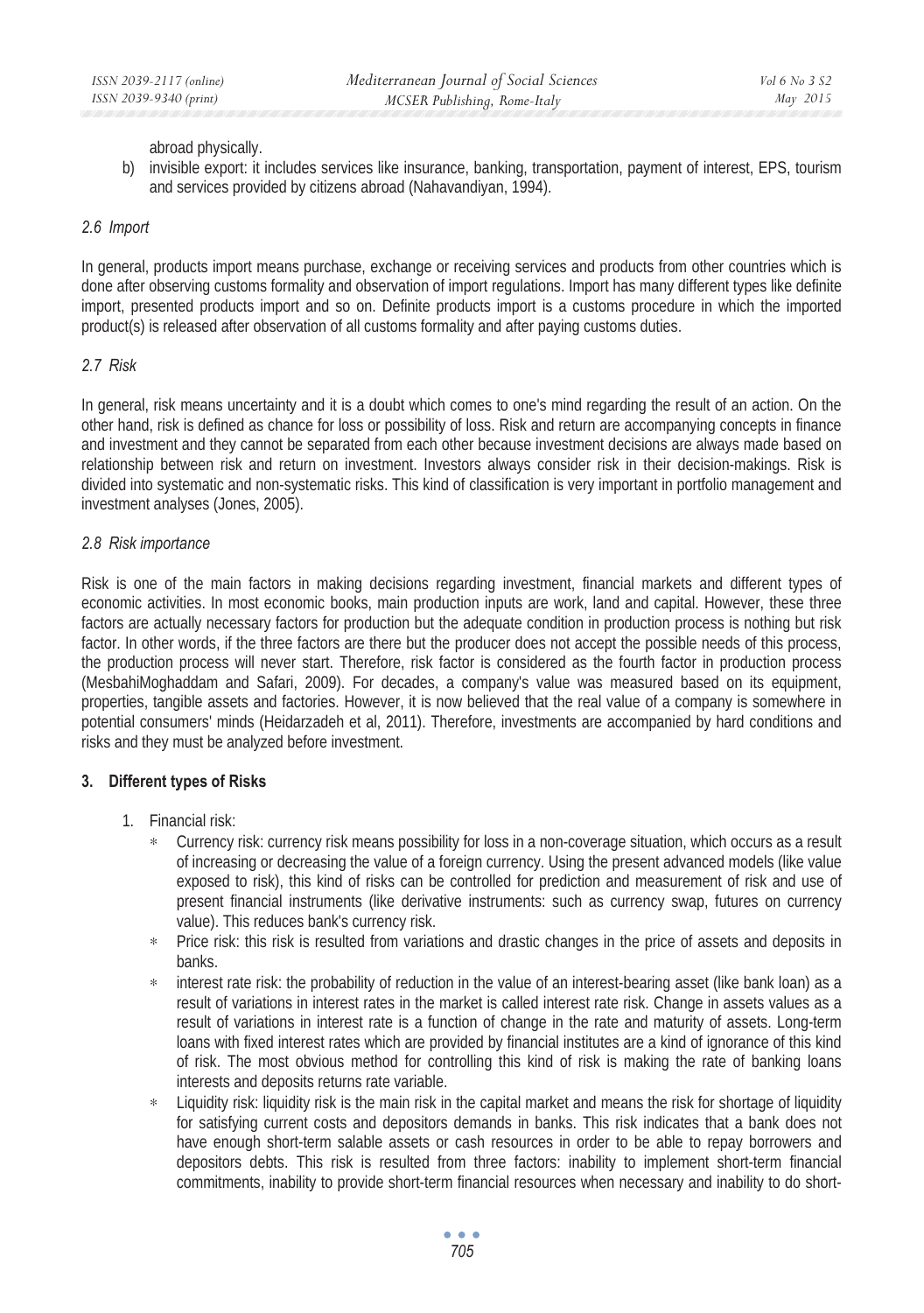term finance. Within the recent years, many banks have become bankrupt because of ignorance of liquidity risk and mistrust of depositors and investors in the bank's ability to repay their debts.

- ∗ Market risk: variations in different rates in the market like inflation rate, currency rate and so on influence the price of assets and liabilities and their costs. Failure to predict such variations are called market risk (ShayanArani, 2001).
- ∗ Credit risk: credit risk resulted from granting commercial credits is the main risk in banking activities. In order to give out loans, we must determine the degree of validity and the power for repaying the principal and interest of loans by borrowers. The probability for not returning the principal and interest of loans is called credit risk. This can be resulted from reduction in repayment power and absence of proper planning for credit risk.
- ∗ Exchange Rate Risk: conversion of a currency (primary currency) into another currency (secondary currency) and investing the new currency (secondary) in order to be benefited from higher ROIs will be followed by risk of conversion rate till maturity to the primary currency for coupon and principal. If the conversion rate of the secondary currency at reception time of coupon and principal in periods till maturity is reduced with respect to the primary currency, there is a possibility for not becoming benefited from the difference between two rates and the ROI of a part of the capital will be also sacrificed.
- ∗ Operational risk: operational risk can occur as a result of failure in personnel and individuals' efficiency, technology and working trend.
- ∗ Inflation rate: this refers to risks regarding investor's loss due to reduction in money value (inflation).
- ∗ Inflation refers to a situation in economy in which the general level of prices increases continuously and significantly and in an irreversible manner.
- ∗ Inflation risk: it is also known as purchase power risk. When the general level of prices increases, this means that a lower amount of products can be bought by means of a constant amount of assets. In other words, inflation means reduction in financial assets power with respect to real assets.

# Employment

It means entrepreneurship. In a society which suffers from unemployment, all thoughts are directed at creating new jobs. Although creation of new jobs and entrepreneurship are both valuable and related but they are not the same (creation of new jobs can be one of the results of entrepreneurship). Therefore, these two terms have the following differences:

- 1. an entrepreneur creates a new job but a job creator absorbs workforce and completes the capacity for the created job.
- 2. entrepreneurship regards mostly to the private sector but creation of jobs can be also formed in the public sector. This is because the main feature of an entrepreneur is acceptance of risk and provision of finance in exchange for high benefit. In public sector, however, investment and risk will not be necessarily followed by high income and profitability. The government can facilitate and encourage entrepreneurship.
- 3. entrepreneurship is the supply of new products or services in terms of place or time. However, creation of jobs is not necessarily accompanied by innovation.
- 4. entrepreneurship is the understanding and application of the present or future opportunities in the market which benefits both the entrepreneur and society while creation of jobs may be directed at society only.
- 5. creation of jobs contributes to distribution of the present wealth but entrepreneur creates a source of new wealth (creates value).
- 6. an entrepreneur collects a set of human and physical resources so that the new set has a higher value than the previous. This is while creation of jobs is not always accompanied by productivity (Mashhad Ferdosi University site).

# **4. Research Model**

The conceptual model of the present research is based upon research literature. The conceptual model of the research was designed to understand and predict (determine) the effective factors. In the present research, the amount of investment in textile industry and its dimensions (export, import, sanction and investment risk) were considered as independent variables and creation of new jobs was assumed to be the dependent variable.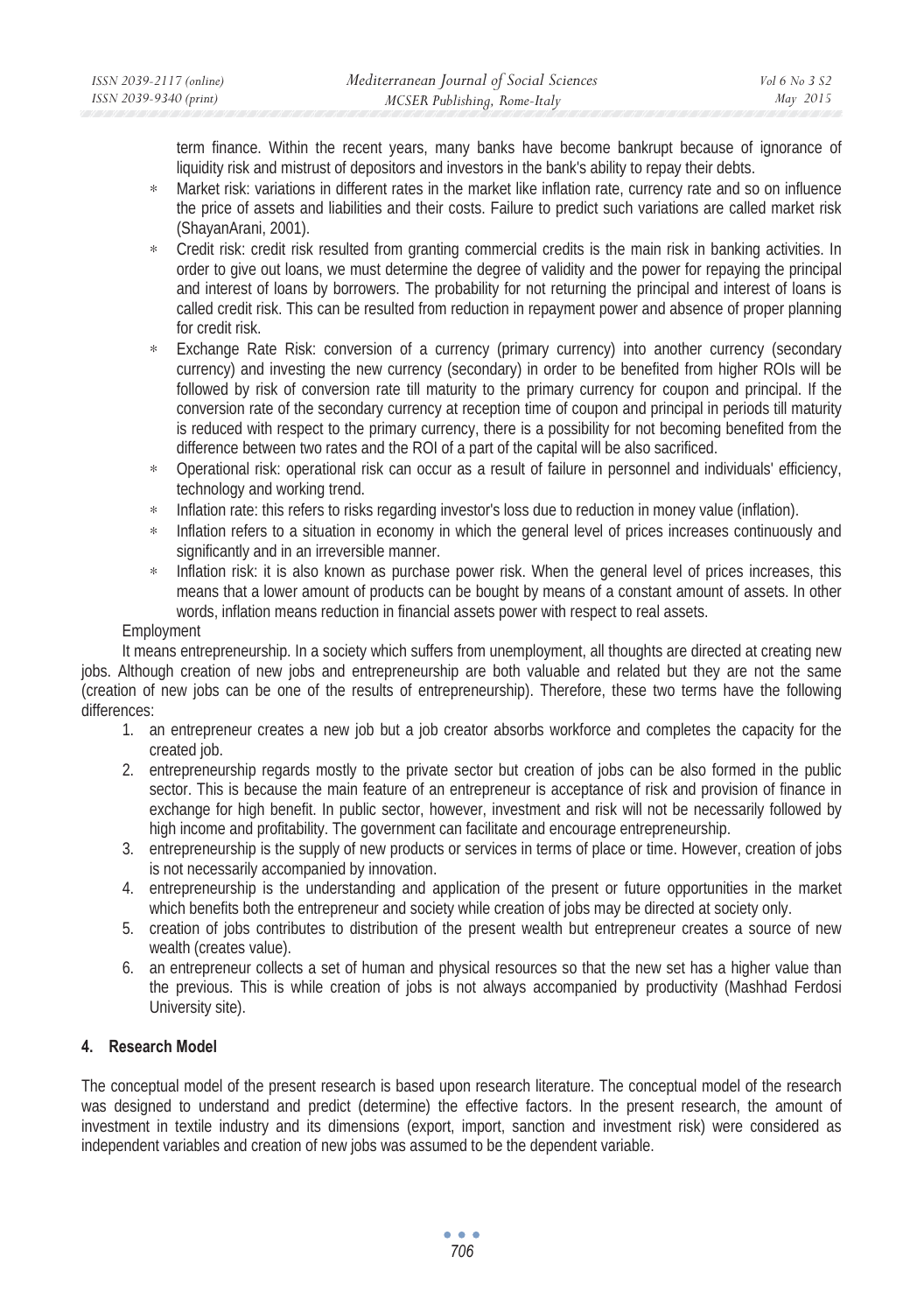

**Figure 1:** Research conceptual model

# **5. Research Hypotheses**

Hypothesis 1: sanction has a significant influence on investment in textile industry.

Hypothesis 2: investment risk has a significant influence on investment in textile industry.

Hypothesis 3: export has a significant influence on investment in textile industry.

Hypothesis 4: import has a significant influence on investment in textile industry.

Hypothesis 5: investment in textile industry has a significant influence on creation of new jobs in this industry.

# **6. Research Methodology**

The present research aims to investigate factors affecting investment in textile industry and the influence of development of this industrial sector on Iranian employment and job creation. This is an applied research in terms of goal. In terms of data collection, it is a descriptive research. Further, the research is a correlation study in term of data analysis. Data were analyzed by means of structural equations modeling.

# **7. Statistical Population and Sample**

Statistical population of this research included all managers in Iranian textile industry. They were 9800 people in number. 285 managers were selected as sample members by means of Krejcie& Morgan table. 300 questionnaires were distributed and 270 complete questionnaires were returned to be analyzed.

# **8. Data Collection Instrument**

A questionnaire was used for collection of data. the questions were based on 5-point Likert scale. 30 questionnaires were distributed among managers as a pretest. Cronbach's alpha was used for reliability measurement. Results showed that Cronbach's alpha coefficients for all variables and total questionnaire were greater than 0.7 (table 1 indicates Cronbach's alpha coefficients for variables and total questionnaire). On the other hand, content validity of the research questionnaire was verified by professors. Therefore, the questionnaire had enough reliability and validity to be distributed among statistical population members.

| <b>Research variables</b> | <b>Calculated Cronbach's alpha</b> |
|---------------------------|------------------------------------|
| investment                | 0.890                              |
| Creation of jobs          | 0.913                              |
| sanction                  | 0.754                              |
| Investment risk           | 0.882                              |
| export                    | 0.865                              |
| import                    | 0.884                              |
| Total questionnaire       | 0.802                              |

**Table 1:** Cronbach's alpha coefficients

Table 2 indicates demographic information regarding respondents.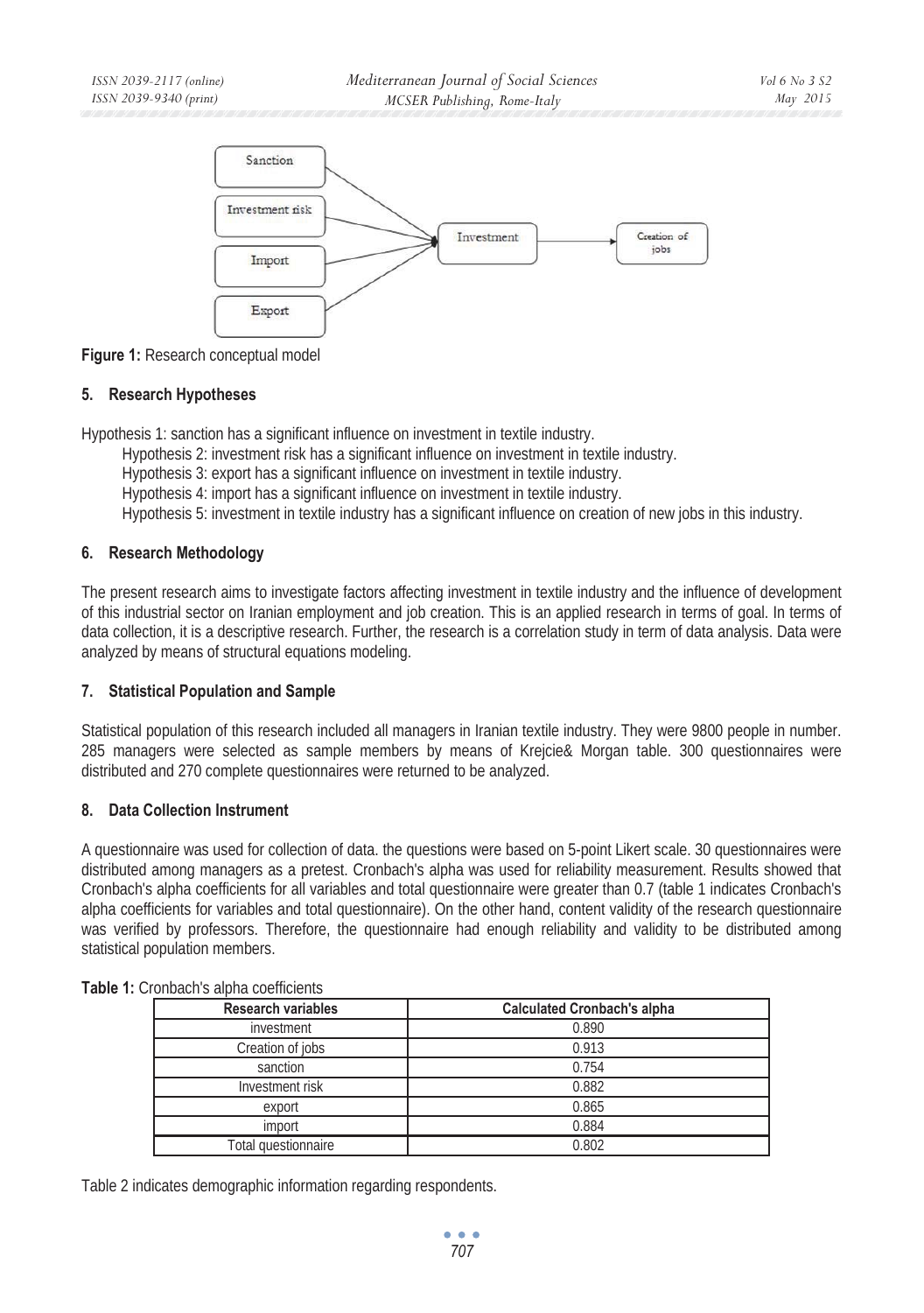#### **Table 2:** Research demographic variables

|      | <b>Frequency Percentage</b> | Frequency | <b>Dimensions</b>       | Variable  |
|------|-----------------------------|-----------|-------------------------|-----------|
|      | 76                          | 204       | Male                    | Gender    |
|      | 24                          | 66        | Female                  |           |
|      | 31.1                        | 84        | $20 - 30$               |           |
|      | 47                          | 127       | $31 - 40$               |           |
|      | 11.5                        | 31        | 41-50                   | Age       |
|      | 10.4                        | 28        | 51 and above            |           |
|      | 24.1                        | 65        | High school degree      |           |
|      | 16.3                        | 44        | Associate's degree      | Education |
| 44.1 |                             | 119       | Bachelor degree         |           |
|      | 15.5                        | 42        | Master degree and above |           |

#### **9. Data Analyses**

Structural equations modeling and LISREL software were used for testing the research hypotheses. In structural equations modeling technique, we try to test relationships among latent variables (Kalantari, 2009). Structural equations modeling technique is a statistical modeling technique. This method embraces other techniques like multivariate regression, factor analysis and path analysis. Its main concentration is on latent variables which are defined by measurable indices and obvious variables. the important point in structural equations modeling is investigation of fitness of research model for investigation of relationships among variables. this is done via fitness indices which are provided by final output of LISREL.

#### **Table 3:** Fit indices

| <b>Allowable limit</b> | <b>Calculated value</b> | Index name                                                                   |
|------------------------|-------------------------|------------------------------------------------------------------------------|
| Below 3<br>Above 0.9   | 2.328<br>0.85           | $\chi^2$<br>$df$ ) kai-squared on df(                                        |
| Below 0.1              | 0.073                   | GFI) goodness of fit index(<br>RMSEA) root mean square error approximation ( |
| Above 0.9<br>Above 0.9 | 0.95<br>0.81            | CFI) comparative fit index(<br>AGFI) adjusted goodness of fit index(         |
| Above 0.9              | 0.97                    | NFI) normalized fit index                                                    |

As it can be seen in table 2, all fit indices including ratio of Kai-squared on degree of freedom (2.328), p index(0.000), root mean square error approximation (RMSEA=0.073), comparative fit index (0.95) and normalized fit index (0.97) are in allowable limit except for fit index and adjusted fit index. This shows that the model is fit enough. We used the results of calculations of LISREL software in two states of research model i.e. in significance state (figure 1) and research model in standard state (figure 2).



**Figure 1:** Model in significance state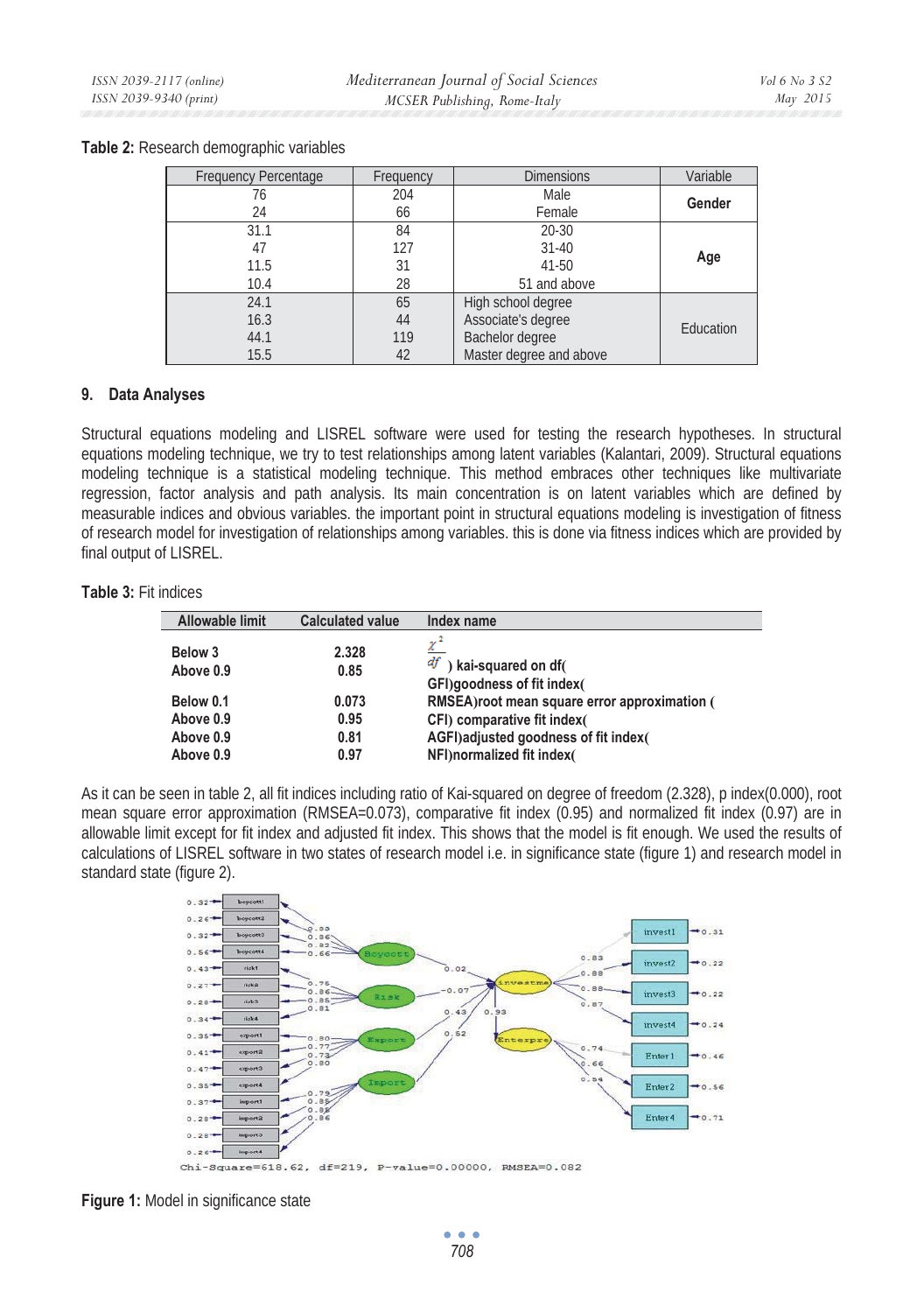

#### **Figure 2:** Model in standard state

#### **10. Research Hypotheses Test**

**Table 4:** Summary of the results of testing research hypotheses

| hypotheses   | Path coefficient | <sup>-</sup> statistic | Result of hypothesis |
|--------------|------------------|------------------------|----------------------|
| Hypothesis 1 | 0170/            | 0.17                   | Not supported        |
| Hypothesis 2 | $140/-$          | $-4.35$                | supported            |
| Hypothesis 3 | 420/             | $**15.3$               | supported            |
| Hypothesis 4 | 520/             | $**08.5$               | supported            |
| Hypothesis 5 | 0.94             | 12.57                  | supported            |

Considering the results of testing the hypotheses, relationship between sanction and investment is not significant. In other words, sanction does not influence investment in textile industry. Further, data analyses showed that relationship between investment risk and investment in textile industry is negative. In other words, the higher the risk, the lower the investment in the industry. Moreover, export and import had positive impacts on investment and relationship between investment and employment was positive. This shows that as investment increases, employment (job creation) will also increase.

#### **11. Conclusion**

The present research aimed to investigate factors which influence investment in textile industry and the influence of development of this industry on Iranian employment rate. Relationship between sanction and investment was not significant. Moreover, the influence of investment risk on investment, export and import on investment and influence of investment on creation of new jobs were significant. The following recommendations are proposed considering the research results:

- Regarding the first hypothesis (sanction): we can turn sanction threats into opportunities for internal producers and take effective steps for exporting textile products in case of proper management.
- Regarding the second hypothesis (risk): if government reduces systematic risk, an appropriate space will be prepared for reducing investment risk in this industry.
- Regarding the third hypothesis (export): effective government solutions for textile industry include reducing taxes, preparation of persuading regulations and preparing the appropriate infrastructure for investment.
- Regarding the fourth hypothesis (import): government can prevent from importing textile products in an unruly manner by receiving appropriate customs duties on textile products.
- Regarding the fifth hypothesis (investment): government can attract internal and external investors by providing political and economic security in business environment.